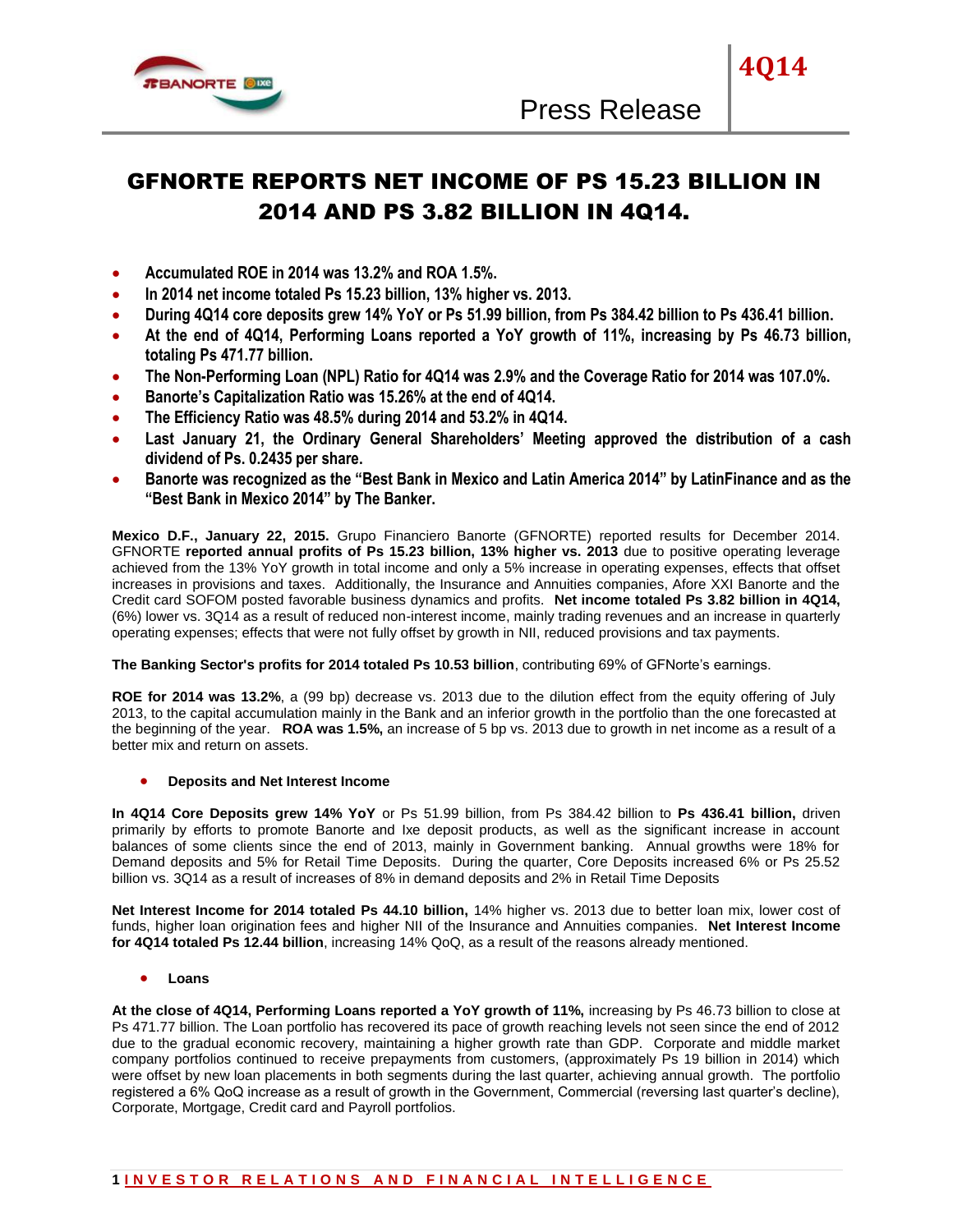

The Financial Group's **Past Due Loan Ratio was 2.9% at end of 4Q14**, (17 bp) vs. 4Q13 and (31 bp) lower vs. 3Q14. The annual reduction resulted in lower PDL Ratios in the Corporate, Credit card and Payroll segments; while the quarterly decline was the result of lower PDL Ratios in the Commercial, Corporate and Credit card segments.

Excluding the PDL of the three troubled home developers companies, **the PDL Ratio would be 1.8%, 30 bp higher vs. 2013 and 30 bp lower than the PDL Ratio for 3Q14.** 

At the end of 4Q14, **Past Due Loans totaled Ps 14.29 billion**, 5% higher YoY vs. 4Q13 as a result of growth in PDLs for some Commercial (including SMEs), Mortgage, Payroll, Credit Card and Car loan portfolios, which were not offset by the significant reduction in the Corporate PDL portfolio. The (4%) QoQ decrease was due to a reduction in the Commercial, Corporate and Credit card PDL portfolios. **The Group's coverage ratio was 107.0%** at the end of 4Q14, increasing by 2.3 pp YoY and 2.9 pp QoQ.

### **Efficiency**

**The Efficiency Ratio for 2014 was 48.5%,** (3.6 pp) lower YoY due to positive operating leverage achieved in the period. **In 4Q14, the Efficiency Ratio was 53.2%,** 8.4 pp higher vs. 3Q14 due to the combination of a faster rate of growth in operating expenses and a reduction in the quarterly non-interest income.

### **Capitalization**

Banco Mercantil del Norte's Capitalization Ratio was 15.26% at the end of 4Q14, with a Tier 1 ratio of 13.70% and a Core Tier 1 ratio of 12.70%.

### **Other Subsidiaries**

In 2014, **Long Term Savings,** including Afore XXI Banorte and the Insurance and Annuities companies, contributed Ps 3.22 billion to the Financial Group's earnings, 64% higher vs. 2013; contribution to earnings in 4Q14 were Ps 907 million, a 28% YoY increase vs. 3Q14. The annual growth was due to better dynamics in the companies that make up this sector, especially Seguros Banorte, as well as the reduction in minority interest resulting from the October 2013 purchase of Generali's 49% stake in the Insurance and Annuities companies, (if GFNorte's stake in these companies was considered at 100%, annual growth would have been 60% for the Insurance company and 55% for the Annuities company). The quarterly result vs. 3Q14 was due to the good performance of Afore XXI Banorte and Seguros Banorte.

**Banorte - Ixe Tarjetas,** subsidiary of Banco Mercantil del Norte, reported profits of Ps 1.81 billion, 50% higher YoY, while profits for 4Q14 totaled Ps 389 million, (26%) lower QoQ. Annual growth came from increased revenues from growth in credit volume (which grew 14% YoY) and higher billing. The quarterly decline was due to a decrease in other operating income (expenses), as a result of 3Q14 cancellations of provisions for expenses, as well as growth in non-interest expenses (mainly expenses related to seasonal promotions and advertisements), these effects offset greater interest income incurred by the 4% growth in the portfolio, as well as more billings.

**The Brokerage Sector** (Casa de Bolsa Banorte Ixe and Operadora de Fondos Banorte Ixe), reported profits for 2014 of Ps 931 million, a 43% increase vs. 2013, driven by higher net interest income, non-interest income (mainly trading) and lower non-interest expenses, which offset higher tax payments; contributions to earnings for the quarter totaled Ps 175 million, declining by (41%) vs. 3Q14, as a result of the reduction in trading revenues and growth in non-interest expenses, which offset growth in net interest income and net fees.

**Sofom and Other Finance Companies**, comprised of Arrendadora y Factor Banorte, Almacenadora Banorte and Solida Administradora de Portfolios, recorded profits for 2014 of Ps 573 million, 58% higher YoY mainly to growth in Arrendadora y Factor Banorte. Quarterly profits of Ps 161 million were posted, (23%) lower vs. 3Q14 due to Solida's results.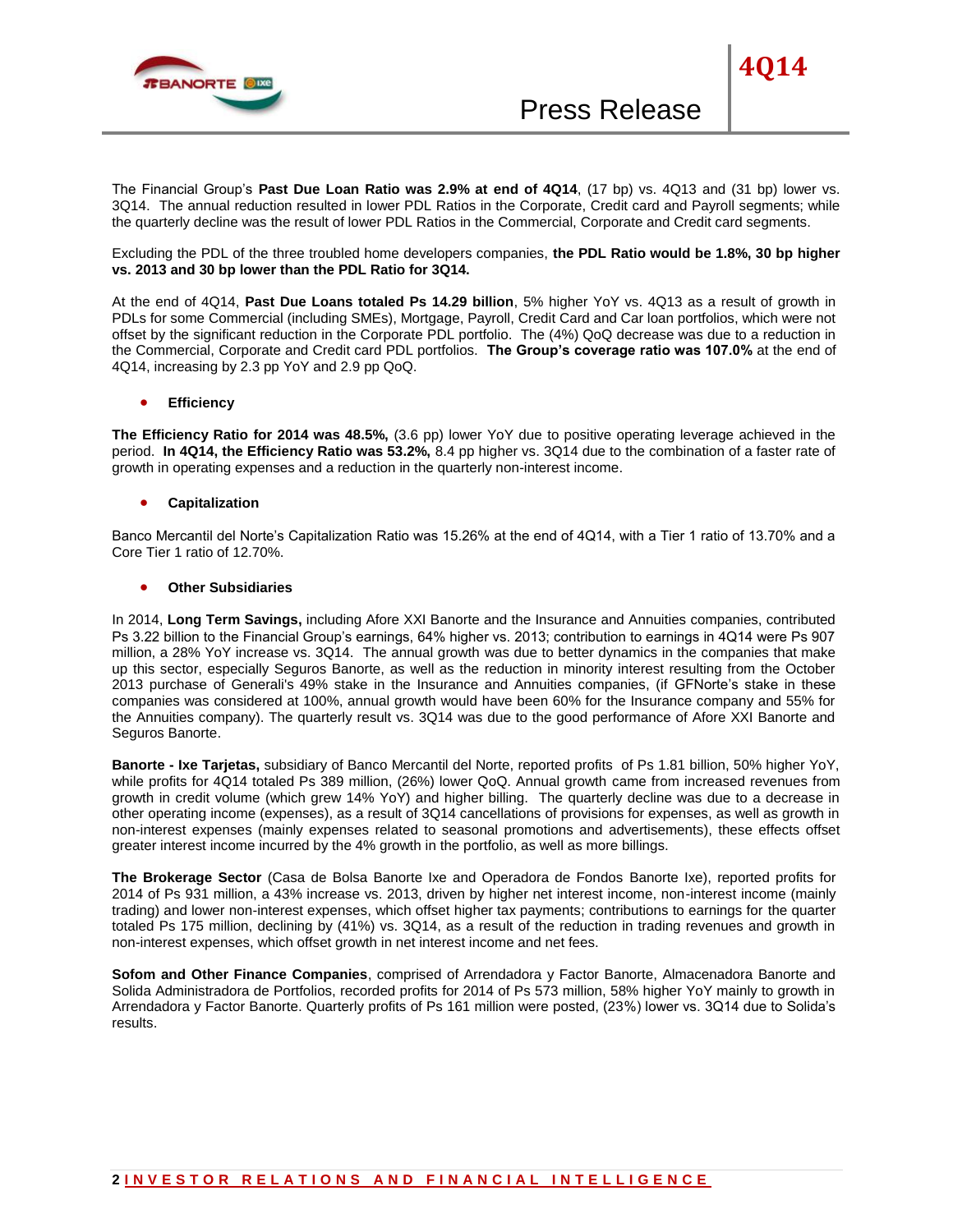

#### **Recent Events**

#### **Shareholders' Assembly**

GFNorte held an Ordinary General Shareholders' Meeting on January  $21<sup>st</sup>$ . The company's capital that was represented in the meeting by total subscribed and paid shares was 84.52%. The resolutions approved by the Assembly were:

I. Distribute a cash dividend of Ps. 0.2435 per share, derived from the Retained Earnings of Prior Years. This dividend, to be paid on January 30, corresponds to the second of four payments that will be made for a total amount of Ps. 0.9740 per share, amount approved by the Group's Board of Directors July 24, 2014, thereby, it will be proposed in subsequent Shareholders' Assemblies to decree additional dividends for a total amount of Ps. 0.4870 per share, to be covered in two installments of Ps. 0.2435 in April and July 2015, respectively.

The total amount of the dividend to be paid represents 20% of the recurring profits of 2013 and the payout ratio was determined according to the dividend policy approved in October 2011, which establishes a payment of 20% of recurring net income in the event that annual profit growth is greater than 20%.

II. Designation of delegate(s) to formalize and execute the resolutions passed by the Assembly.

#### **GFNorte Investor Day**

On December 1, GFNorte, held its Investor Day in New York City. The event was led by the Chairman of the Board of Directors and the top management of the Group. During the annual meeting, attended by more than 100 financial experts both Mexican and international, the Group's organizational changes were presented; moreover, Banorte's management team presented results of the bank's Transformation Program, which was launched over a year ago. Management also addressed the Group's performance expectations for 2015.

While offering his welcoming remarks, Carlos Hank González, Chairman of the Board, stressed that the best for Banorte is at the threshold of a new stage of solid, profitable and sustainable growth, and mentioned to be convinced that the Group will become an international benchmark of good corporate governance.

Marcos Ramirez assured that he will work firmly to make Banorte the best financial institution in Mexico and thus generate value for customers, employees and shareholders; additionally, he was very clear on that he will continue working with the same management team and with the same transformation strategy to achieve the objectives set.

Carlos Hank González, Marcos Ramírez and the management team, stated their vision on the development and the challenges that the Group will face in the upcoming years, they also expressed their commitment and dedication towards creating value for the different stakeholders.

### **Banorte is recognized as the "Best Bank in Mexico and Latin America 2014" by LatinFinance and as the "Best Bank in Mexico 2014" by The Banker.**

Banorte was recognized by **LatinFinance,** the specialized in banking and capital markets magazine as the **"Best Bank in Mexico and Latin America",** and by The Banker through the Financial Times' publication for the second time in a row and the  $7<sup>th</sup>$  since 2005 as the "Best Bank in Mexico".

Both appointments considered quantitative and qualitative factors such as security, soundness and prudence shown by the institution. They recognized in Banorte its capacity to grow throughout several acquisition and mergers such as the purchase of the remaining Generali's stakes in the Annuities and Insurance companies and its successful mergers with Ixe and Afore BBVA Bancomer, which gave the Group the possibility to increase its market share and meet the financial needs of new customers. They mentioned as well GFNorte's increasing presence in the equities market.

An additional factor for the assessment was the confidence that investors showed by acquiring the issued shares in the Public Offering, which allowed GFNorte to obtain fresh capital for its expansion in mid-2013, stressing that this capital increase was achieved in a context of greater volatility in international markets and economic growth in Mexico below expectations.